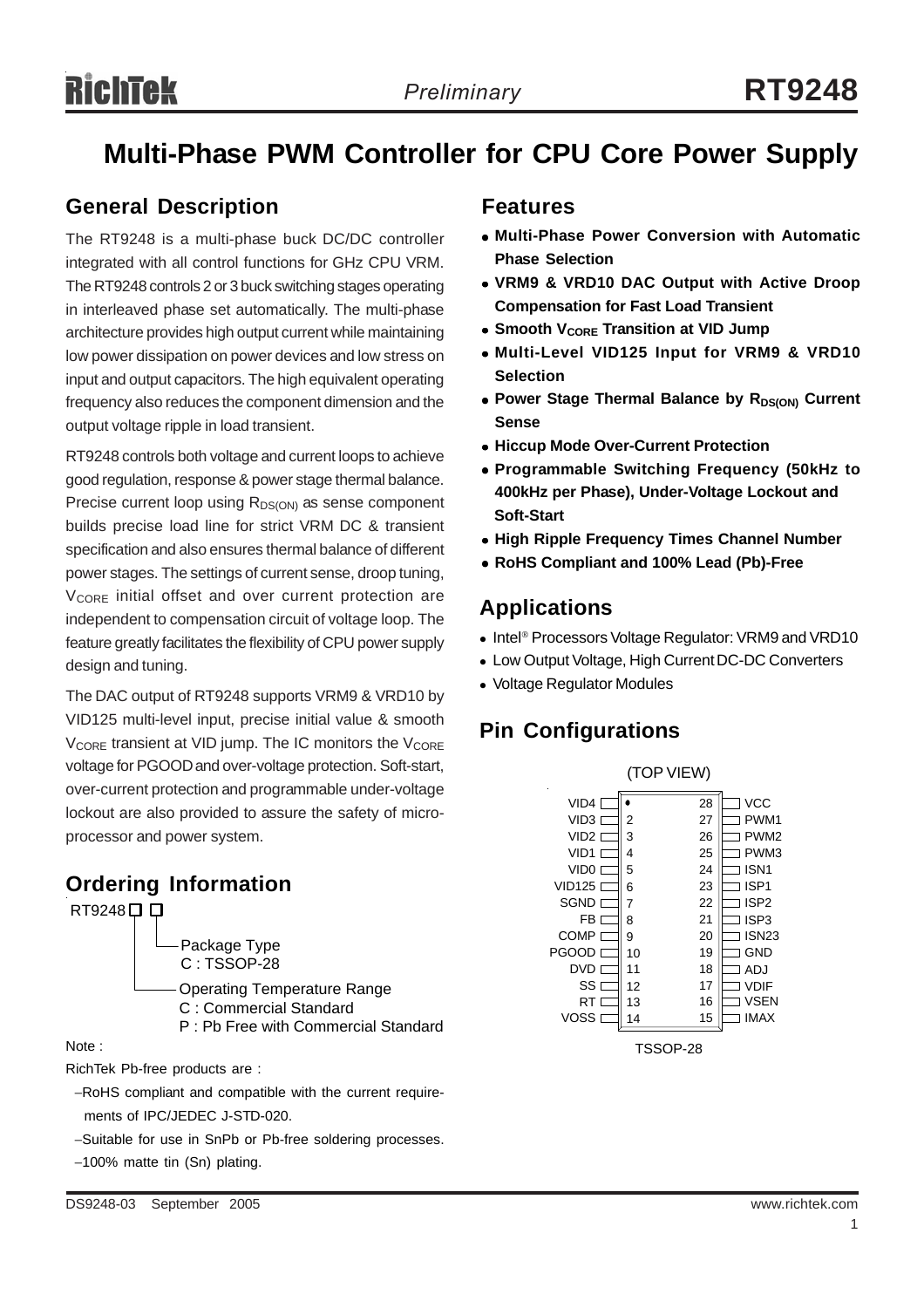## **Typical Application Circuit**

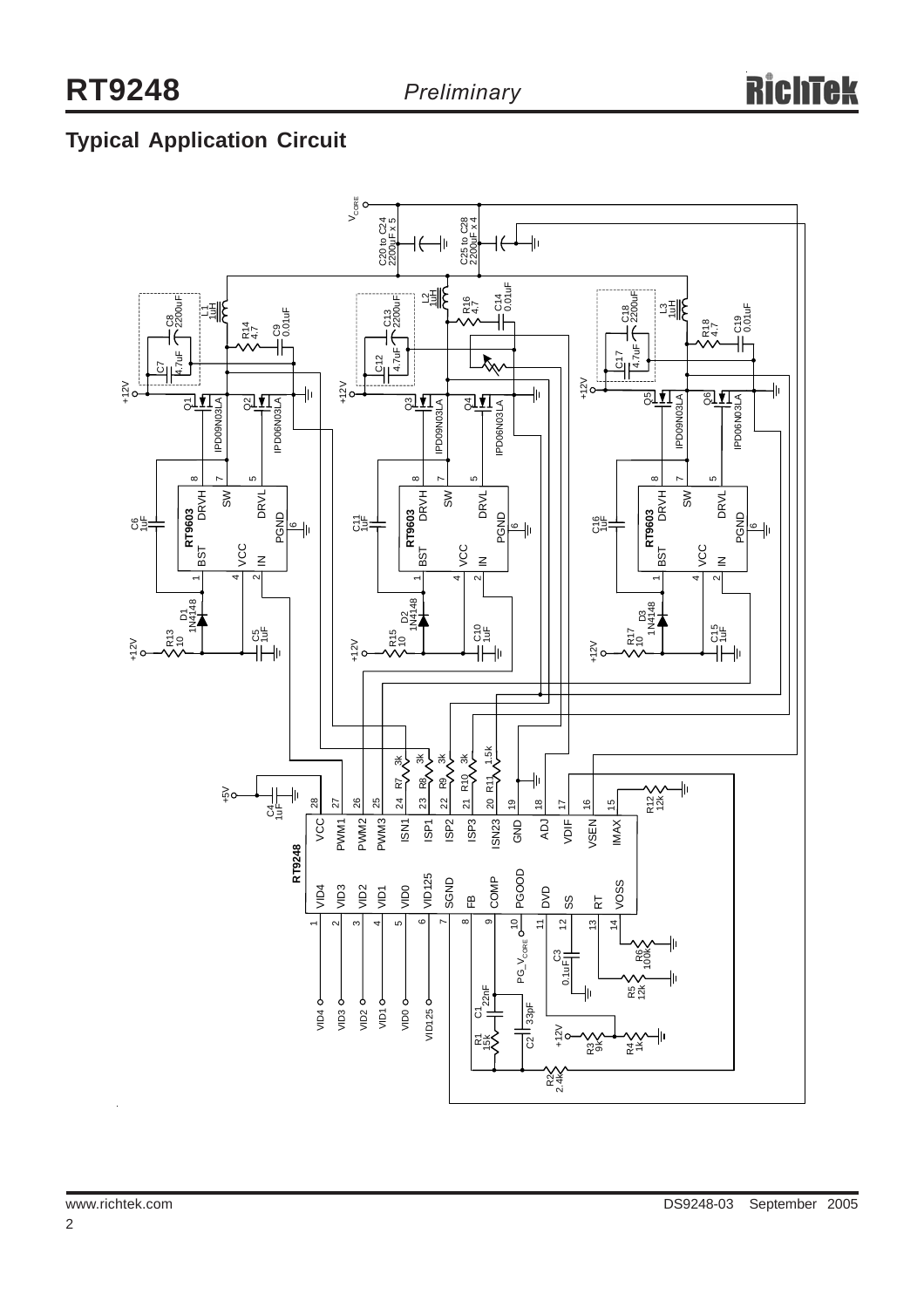#### **VID4 (Pin 1), VID3 (Pin 2), VID2 (Pin 3), VID1 (Pin 4), VID0 (Pin 5) & VID125 (Pin 6) Functional Pin Description**

DAC voltage identification inputs. Tie VID125 to GND for VRM9 or to VCC for VRD10. These pins are internally pulled to 3.3V if left open.

#### **SGND (Pin 7)**

V<sub>CORE</sub> differential sense negative input.

#### **FB (Pin 8)**

Inverting input of the internal error amplifier.

#### **COMP (Pin 9)**

Output of the error amplifier and input of the PWM comparator.

#### **PGOOD (Pin 10)**

Power good open-drain output.

#### **DVD (Pin 11)**

Programmable power UVLO detection or converter enable input.

#### **SS (Pin 12)**

Connect this SS pin to GND with a capacitor to set the soft-start time interval.

#### **RT (Pin 13)**

Switching frequency setting. Connect this pin to GND with a resistor to set the frequency.



#### **VOSS (Pin 14)**

 $V_{\text{CORF}}$  initial value offset. Connect this pin to GND with a resistor to set the offset value.

#### **IMAX (Pin 15)**

Over-Current protection set.

**VSEN (Pin 16)** V<sub>CORE</sub> differential sense positive input.

**VDIF (Pin 17)** V<sub>CORE</sub> differential sense output.

#### **ADJ (Pin 18)**

Current sense output for active droop adjust. Connect a resistor from this pin to GND to set the load droop.

#### **GND (Pin 19)**

IC around.

#### **ISN23 (Pin 20)**

 $R_{DS(ON)}$  current sense inputs from converter  $2^{nd}$  &  $3^{rd}$  phase channel sense components' GND node.

#### **ISP1 (Pin 23), ISP2 (Pin 22), ISP3 (Pin 21)**

R<sub>DS(ON)</sub> current sense inputs for individual converter channels. Tie this pin to the component's sense node.

#### **ISN1 (Pin 24)**

 $R_{DS(ON)}$  current sense inputs from converter 1<sup>st</sup> channel sense component's GND node.

#### **PWM1 (Pin 27), PWM2 (Pin 26), PWM3 (Pin 25)**

PWM outputs for each driven channel. Connect these pins to the PWM input of the MOSFET driver. For systems which use 2 channels, connect PWM3 high.

#### **VCC (Pin 28)**

IC power supply. Connect this pin to a 5V supply.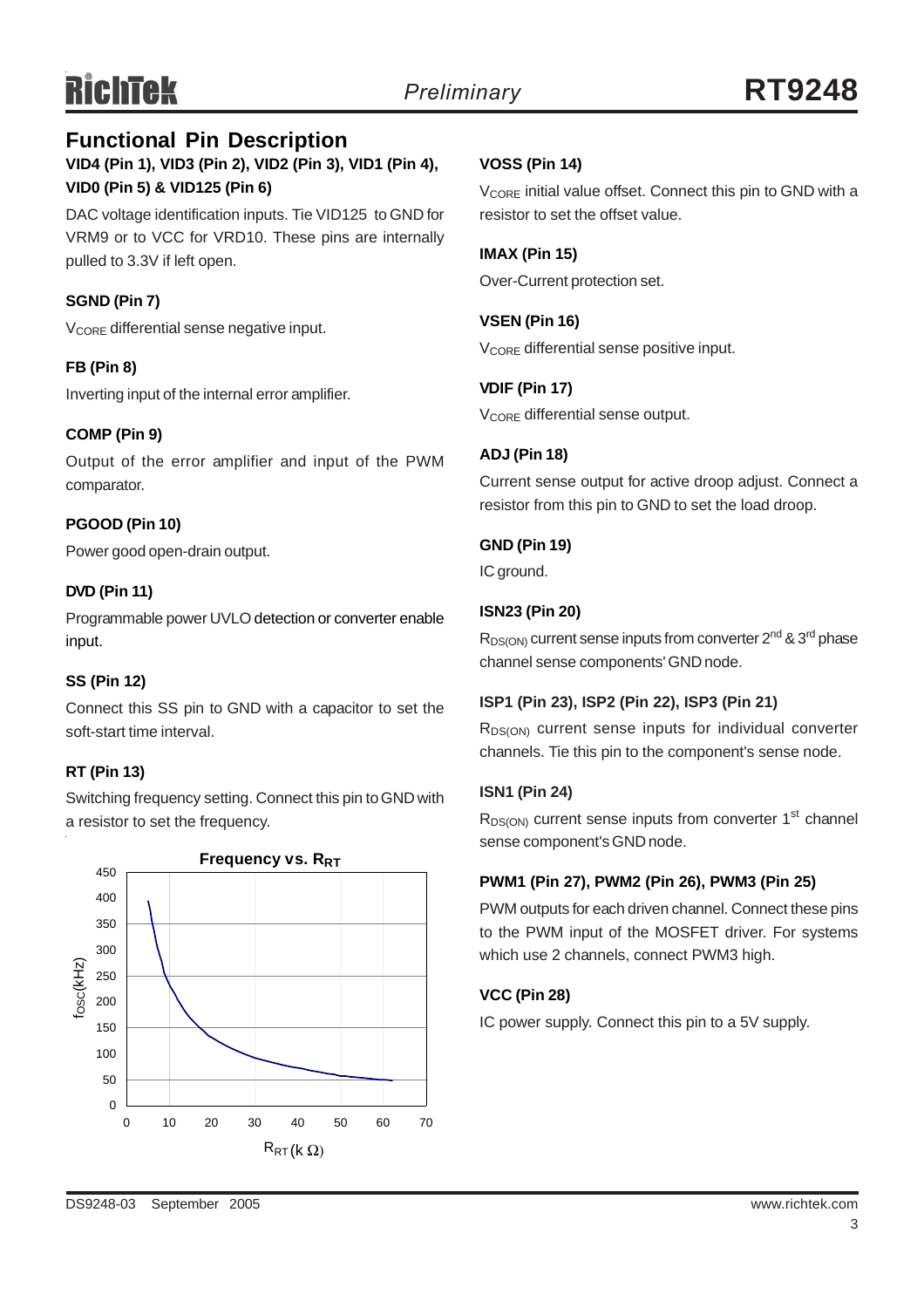## **Function Block Diagram**

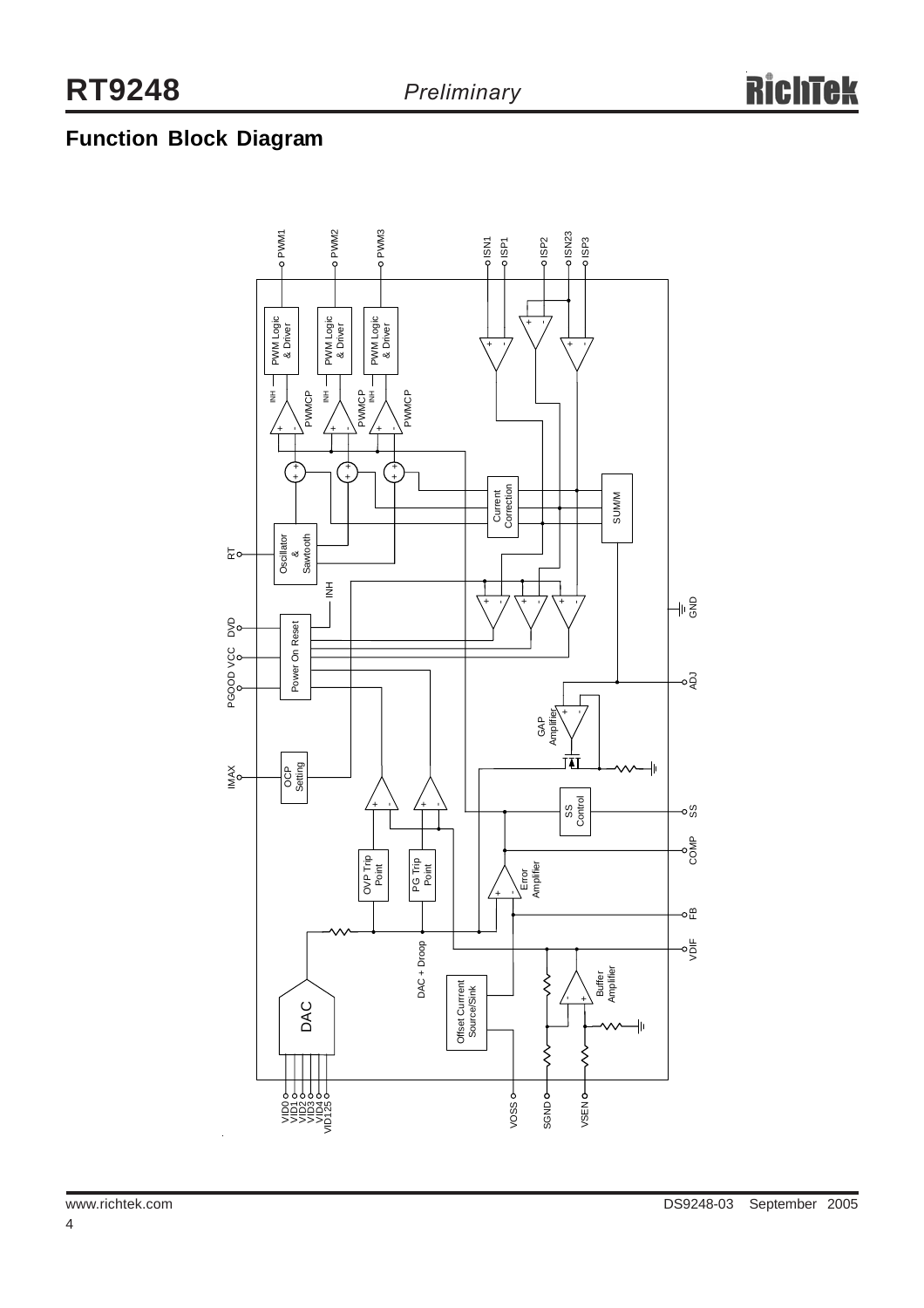|  |  |  |  | Table 1. Output Voltage Program |
|--|--|--|--|---------------------------------|
|--|--|--|--|---------------------------------|

| <b>Pin Name</b> |                  |                  | <b>Nominal Output Voltage DACOUT</b> |                     |              |              |
|-----------------|------------------|------------------|--------------------------------------|---------------------|--------------|--------------|
| VID4            | VID <sub>3</sub> | VID <sub>2</sub> | VID1                                 | VID <sub>0</sub>    | $VID125 = H$ | $VID125 = L$ |
| $\mathbf{1}$    | $\mathbf{1}$     | $\mathbf{1}$     | $\mathbf{1}$                         | $\mathbf{1}$        | No CPU       | No CPU       |
| $\mathbf 0$     | $\mathbf{1}$     | $\mathbf 0$      | $\pmb{0}$                            | $\mathbf{1}$        | 0.850V       | 1.625V       |
| $\mathbf 0$     | $\mathbf{1}$     | $\pmb{0}$        | $\mathbf 0$                          | $\mathbf 0$         | 0.875V       | 1.650V       |
| $\mathbf 0$     | $\pmb{0}$        | $\mathbf{1}$     | $\mathbf{1}$                         | $\overline{1}$      | 0.900V       | 1.675V       |
| $\mathbf 0$     | $\mathsf 0$      | $\mathbf{1}$     | $\mathbf{1}$                         | $\pmb{0}$           | 0.925V       | 1.700V       |
| $\pmb{0}$       | $\boldsymbol{0}$ | $\mathbf{1}$     | $\pmb{0}$                            | $\mathbf{1}$        | 0.950V       | 1.725V       |
| $\mathbf 0$     | $\mathbf 0$      | $\mathbf{1}$     | $\mathbf 0$                          | $\mathbf 0$         | 0.975V       | 1.750V       |
| $\mathbf 0$     | $\mathsf 0$      | $\mathbf 0$      | $\mathbf{1}$                         | $\overline{1}$      | 1.000V       | 1.775V       |
| $\mathbf 0$     | $\mathsf 0$      | $\pmb{0}$        | $\mathbf{1}$                         | $\mathbf 0$         | 1.025V       | 1.800V       |
| $\mathbf 0$     | $\boldsymbol{0}$ | $\mathbf 0$      | $\pmb{0}$                            | $\mathbf{1}$        | 1.050V       | 1.825V       |
| $\mathbf 0$     | $\boldsymbol{0}$ | $\boldsymbol{0}$ | $\mathbf 0$                          | $\mathbf 0$         | 1.075V       | 1.850V       |
| $\mathbf{1}$    | $\mathbf{1}$     | $\mathbf{1}$     | $\mathbf{1}$                         | $\mathbf 0$         | 1.100V       | 1.100V       |
| $\mathbf{1}$    | $\mathbf{1}$     | $\mathbf{1}$     | $\pmb{0}$                            | $\overline{1}$      | 1.125V       | 1.125V       |
| $\mathbf{1}$    | $\mathbf 1$      | $\mathbf{1}$     | $\mathbf 0$                          | $\mathsf{O}\xspace$ | 1.150V       | 1.150V       |
| $\mathbf{1}$    | $\mathbf{1}$     | $\boldsymbol{0}$ | $\mathbf{1}$                         | $\mathbf{1}$        | 1.175V       | 1.175V       |
| $\mathbf{1}$    | $\mathbf{1}$     | $\mathbf 0$      | $\mathbf{1}$                         | $\mathbf 0$         | 1.200V       | 1.200V       |
| $\mathbf{1}$    | $\mathbf{1}$     | $\mathbf 0$      | $\pmb{0}$                            | $\overline{1}$      | 1.225V       | 1.225V       |
| $\mathbf{1}$    | $\mathbf{1}$     | $\mathbf 0$      | $\mathbf 0$                          | $\mathsf{O}\xspace$ | 1.250V       | 1.250V       |
| $\mathbf{1}$    | $\mathbf 0$      | $\mathbf{1}$     | $\mathbf{1}$                         | $\overline{1}$      | 1.275V       | 1.275V       |
| $\mathbf{1}$    | $\pmb{0}$        | $\mathbf{1}$     | $\mathbf{1}$                         | $\mathbf 0$         | 1.300V       | 1.300V       |
| $\mathbf{1}$    | $\mathsf 0$      | $\mathbf{1}$     | $\pmb{0}$                            | $\overline{1}$      | 1.325V       | 1.325V       |
| $\mathbf 1$     | $\pmb{0}$        | $\mathbf{1}$     | $\pmb{0}$                            | $\mathbf 0$         | 1.350V       | 1.350V       |
| $\mathbf{1}$    | $\mathbf 0$      | $\boldsymbol{0}$ | $\mathbf{1}$                         | 1                   | 1.375V       | 1.375V       |
| $\mathbf{1}$    | $\pmb{0}$        | $\pmb{0}$        | $\mathbf{1}$                         | $\mathbf 0$         | 1.400V       | 1.400V       |
| $\mathbf{1}$    | $\mathsf 0$      | $\pmb{0}$        | $\pmb{0}$                            | $\overline{1}$      | 1.425V       | 1.425V       |
| $\mathbf{1}$    | $\pmb{0}$        | $\mathbf 0$      | $\pmb{0}$                            | $\mathbf 0$         | 1.450V       | 1.450V       |
| $\pmb{0}$       | $\mathbf{1}$     | $\mathbf{1}$     | $\mathbf 1$                          | $\mathbf{1}$        | 1.475V       | 1.475V       |
| $\mathbf 0$     | $\mathbf{1}$     | $\mathbf{1}$     | $\mathbf 1$                          | $\mathbf 0$         | 1.500V       | 1.500V       |
| $\pmb{0}$       | $\mathbf{1}$     | $\mathbf{1}$     | $\pmb{0}$                            | $\overline{1}$      | 1.525V       | 1.525V       |
| $\pmb{0}$       | $\mathbf{1}$     | $\mathbf{1}$     | $\mathsf 0$                          | $\mathsf 0$         | 1.550V       | 1.550V       |
| $\mathbf 0$     | $\mathbf{1}$     | $\pmb{0}$        | $\mathbf{1}$                         | $\mathbf 1$         | 1.575V       | 1.575V       |
| $\pmb{0}$       | $\mathbf{1}$     | ${\bf 0}$        | $\mathbf{1}$                         | $\pmb{0}$           | 1.600V       | 1.600V       |

Note:(1) 0: Connected to GND

(2) 1: Open

(3) For VID125, H: VCC, L: GND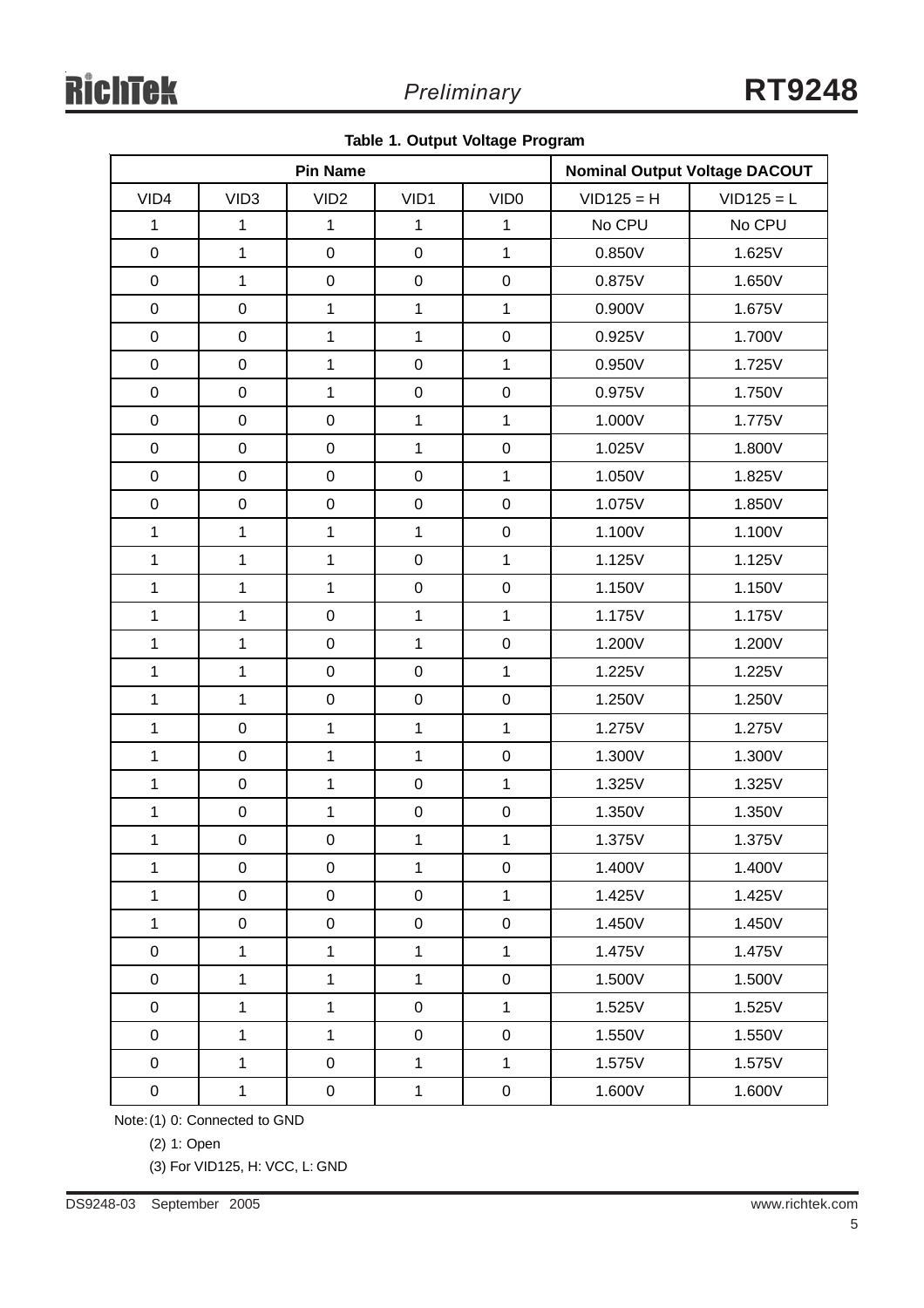

### **Absolute Maximum Ratings** (Note 1)

| • Package Thermal Resistance  |  |
|-------------------------------|--|
|                               |  |
|                               |  |
|                               |  |
|                               |  |
| • ESD Susceptibility (Note 2) |  |
|                               |  |
|                               |  |

### **Recommended Operating Conditions** (Note 3)

### **Electrical Characteristics**

( $V_{CC}$  = 5V,  $T_A$  = 25°C, unless otherwise specified)

| <b>Parameter</b>                |                    | Symbol                     | <b>Test Conditions</b>  | Min   | <b>Typ</b> | <b>Max</b>               | <b>Units</b> |
|---------------------------------|--------------------|----------------------------|-------------------------|-------|------------|--------------------------|--------------|
| V <sub>cc</sub> Supply Current  |                    |                            |                         |       |            |                          |              |
| <b>Nominal Supply Current</b>   |                    | $I_{\rm CC}$               | PWM 1,2,3 Open          | --    | 12         | --                       | mA           |
| <b>Power-On Reset</b>           |                    |                            |                         |       |            |                          |              |
| <b>POR Threshold</b>            |                    | <b>V<sub>CCRTH</sub></b>   | V <sub>CC</sub> Rising  | 4.0   | 4.2        | 4.5                      | $\vee$       |
| <b>Hysteresis</b>               |                    | <b>V<sub>CCHYS</sub></b>   |                         | 0.2   | 0.5        | $-$                      | $\vee$       |
| V <sub>DVD</sub> Threshold      | Trip (Low to High) | <b>V</b> <sub>DVDTP</sub>  | Enable                  | 0.95  | 1.0        | 1.05                     | $\vee$       |
|                                 | <b>Hysteresis</b>  | <b>V</b> <sub>DVDHYS</sub> |                         | --    | 70         | $\overline{\phantom{a}}$ | mV           |
| <b>Oscillator</b>               |                    |                            |                         |       |            |                          |              |
| <b>Free Running Frequency</b>   |                    | $f_{\rm{OSC}}$             | $R_{RT} = 12k\Omega$    | 170   | 200        | 230                      | kHz          |
| Frequency Adjustable Range      |                    | $f_{\rm OSC}\_{\rm ADJ}$   |                         | 50    | --         | 400                      | kHz          |
| Ramp Amplitude                  |                    | $\Delta V_{\rm{OSC}}$      | $R_{RT} = 12k\Omega$    | --    | 1.9        | $-$                      | $\vee$       |
| Ramp Valley                     |                    | $V_{\rm RV}$               |                         | $-$   | 1.0        | $-$                      | $\vee$       |
| Maximum On-Time of Each Channel |                    |                            |                         | 62    | 66         | 75                       | %            |
| RT Pin Voltage                  |                    | $V_{RT}$                   | $R_{RT} = 12k\Omega$    | 0.55  | 0.60       | 0.65                     | $\vee$       |
| <b>Reference and DAC</b>        |                    |                            |                         |       |            |                          |              |
| DACOUT Voltage Accuracy         |                    |                            | VRD10, $V_{DAC} \ge 1V$ | $-1$  | --         | $+1$                     | %            |
|                                 |                    | $\Delta V_{DAC\_10}$       | VRD10, $V_{DAC}$ < 1V   | $-10$ | --         | $+10$                    | mV           |
| <b>DACOUT Voltage Accuracy</b>  |                    | $\Delta V_{DAC\_9}$        | VRM9                    | $-1$  | --         | $+1$                     | %            |

*To be continued*

6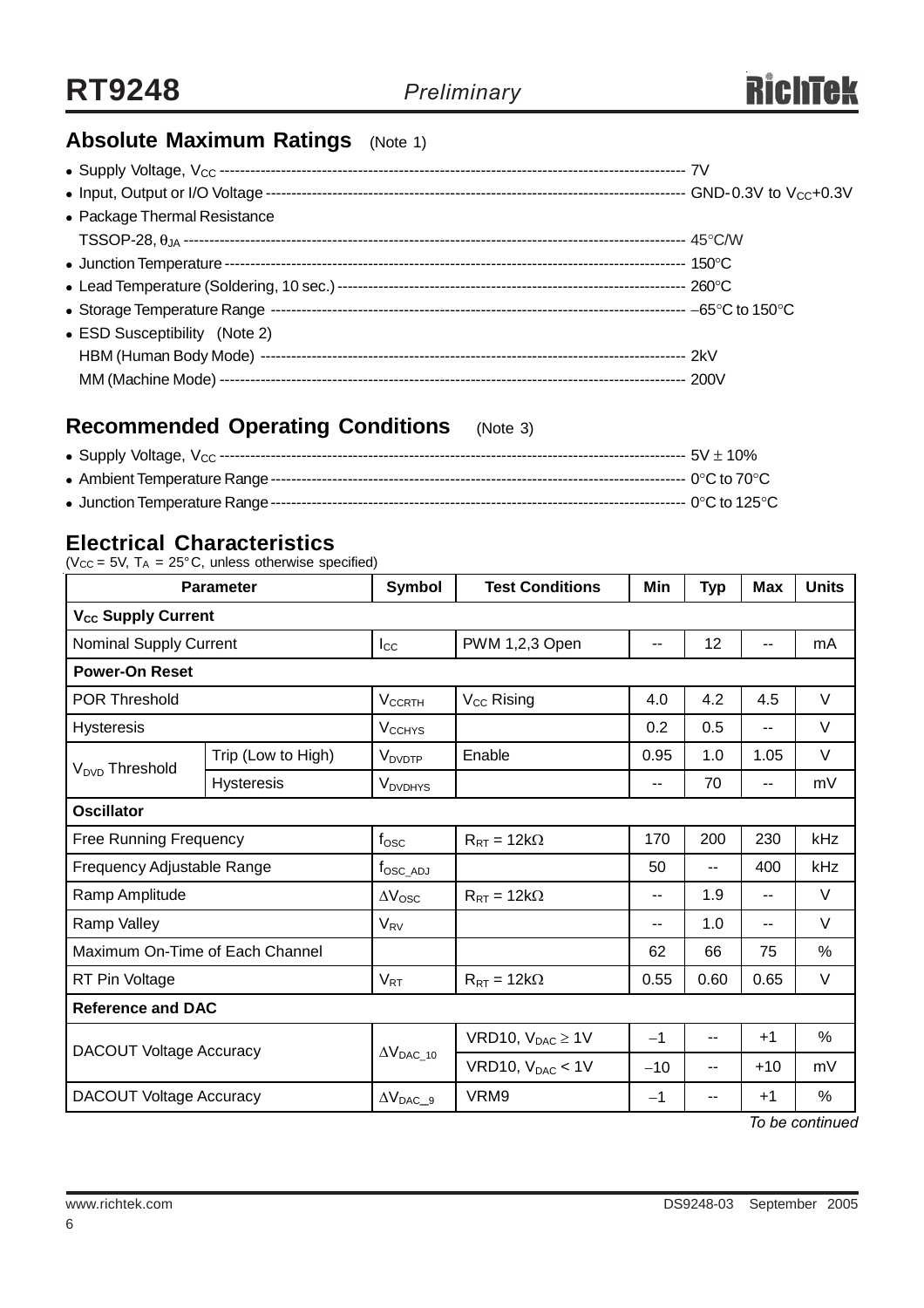# **RichTek**

| <b>Parameter</b>                    | <b>Symbol</b>          | <b>Test Conditions</b> | Min            | <b>Typ</b>               | Max            | <b>Units</b> |  |  |  |
|-------------------------------------|------------------------|------------------------|----------------|--------------------------|----------------|--------------|--|--|--|
| DAC (VID0-VID4) Input Low           | VILDAC_10              | <b>VRD10</b>           |                | $\overline{a}$           | 0.4            | $\vee$       |  |  |  |
| DAC (VID0-VID4) Input High          | VIHDAC_10              | <b>VRD10</b>           | 0.8            | $\overline{a}$           | Ξ.             | V            |  |  |  |
| DAC (VID0-VID4) Input Low           | VILDAC 9               | VRM9                   | --             | $-$                      | 0.8            | V            |  |  |  |
| DAC (VID0-VID4) Input High          | VIHDAC <sub>_9</sub>   | VRM9                   | 2.2            | Ξ.                       | Ξ.             | $\vee$       |  |  |  |
| VID125 Input for VRM9               | V <sub>VID125_9</sub>  |                        | --             | --                       | 0.4            | $\vee$       |  |  |  |
| VID125 Input for VRD10              | V <sub>VID125_10</sub> |                        | 0.8            | $\overline{\phantom{a}}$ | --             | V            |  |  |  |
| DAC (VID0-VID125) Bias Current      | <b>BIAS_DAC</b>        |                        | 60             | 120                      | 180            | μA           |  |  |  |
| <b>VOSS Pin Voltage</b>             | V <sub>voss</sub>      | $RVOSS = 100k\Omega$   | 0.95           | 1.0                      | 1.05           | V            |  |  |  |
| <b>Error Amplifier</b>              |                        |                        |                |                          |                |              |  |  |  |
| DC Gain                             |                        |                        | $\overline{a}$ | 85                       | $\ddotsc$      | dВ           |  |  |  |
| <b>Gain-Bandwidth Product</b>       | <b>GBW</b>             |                        | --             | 10                       | --             | <b>MHz</b>   |  |  |  |
| <b>Slew Rate</b>                    | <b>SR</b>              | $COMP = 10pF$          | --             | 3                        | $-$            | $V/\mu s$    |  |  |  |
| <b>Differential Sense Amplifier</b> |                        |                        |                |                          |                |              |  |  |  |
| Input Impedance                     | Z <sub>IMP</sub>       |                        | $\overline{a}$ | 16                       | $\overline{a}$ | kΩ           |  |  |  |
| Gain-Bandwidth Product              | <b>GBW</b>             |                        | $-$            | 10                       | --             | <b>MHz</b>   |  |  |  |
| <b>Slew Rate</b>                    | <b>SR</b>              |                        | --             | 3                        |                | $V/\mu s$    |  |  |  |
| <b>Current Sense GM Amplifier</b>   |                        |                        |                |                          |                |              |  |  |  |
| ISP 1,2,3 Full Scale Source Current | <b>I</b> ISPFSS        |                        | 60             | $\overline{a}$           | $-$            | $\mu$ A      |  |  |  |
| ISP 1,2,3 Current for OCP           | <b>ISPOCP</b>          |                        | 90             | н.                       | $\overline{a}$ | $\mu$ A      |  |  |  |
| <b>Protection</b>                   |                        |                        |                |                          |                |              |  |  |  |
| <b>IMAX Voltage</b>                 | <b>VIMAX</b>           | $R_{IMAX} = 10k$       | 0.55           | 0.60                     | 0.65           | V            |  |  |  |
| <b>SS Current</b>                   | Iss                    | $V_{SS} = 1V$          | --             | 13                       | $\overline{a}$ | $\mu$ A      |  |  |  |
| Over-Voltage Trip (VSEN/DACOUT)     | <b>AOVT</b>            |                        | --             | 140                      | --             | $\%$         |  |  |  |
| <b>Power Good</b>                   |                        |                        |                |                          |                |              |  |  |  |
| Lower Threshold (VSEN/DACOUT)       | $V_{PG-}$              | <b>VSEN Rising</b>     | --             | 92                       | $\overline{a}$ | $\%$         |  |  |  |
| <b>Output Low Voltage</b>           | V <sub>PGL</sub>       | $I_{PG} = 4mA$         | --             | --                       | 0.2            | V            |  |  |  |

**Note 1.** Stresses listed as the above "Absolute Maximum Ratings" may cause permanent damage to the device. These are for stress ratings. Functional operation of the device at these or any other conditions beyond those indicated in the operational sections of the specifications is not implied. Exposure to absolute maximum rating conditions for extended periods may remain possibility to affect device reliability.

**Note 2.** Devices are ESD sensitive. Handling precaution recommended

**Note 3.** The device is not guaranteed to function outside its operating conditions.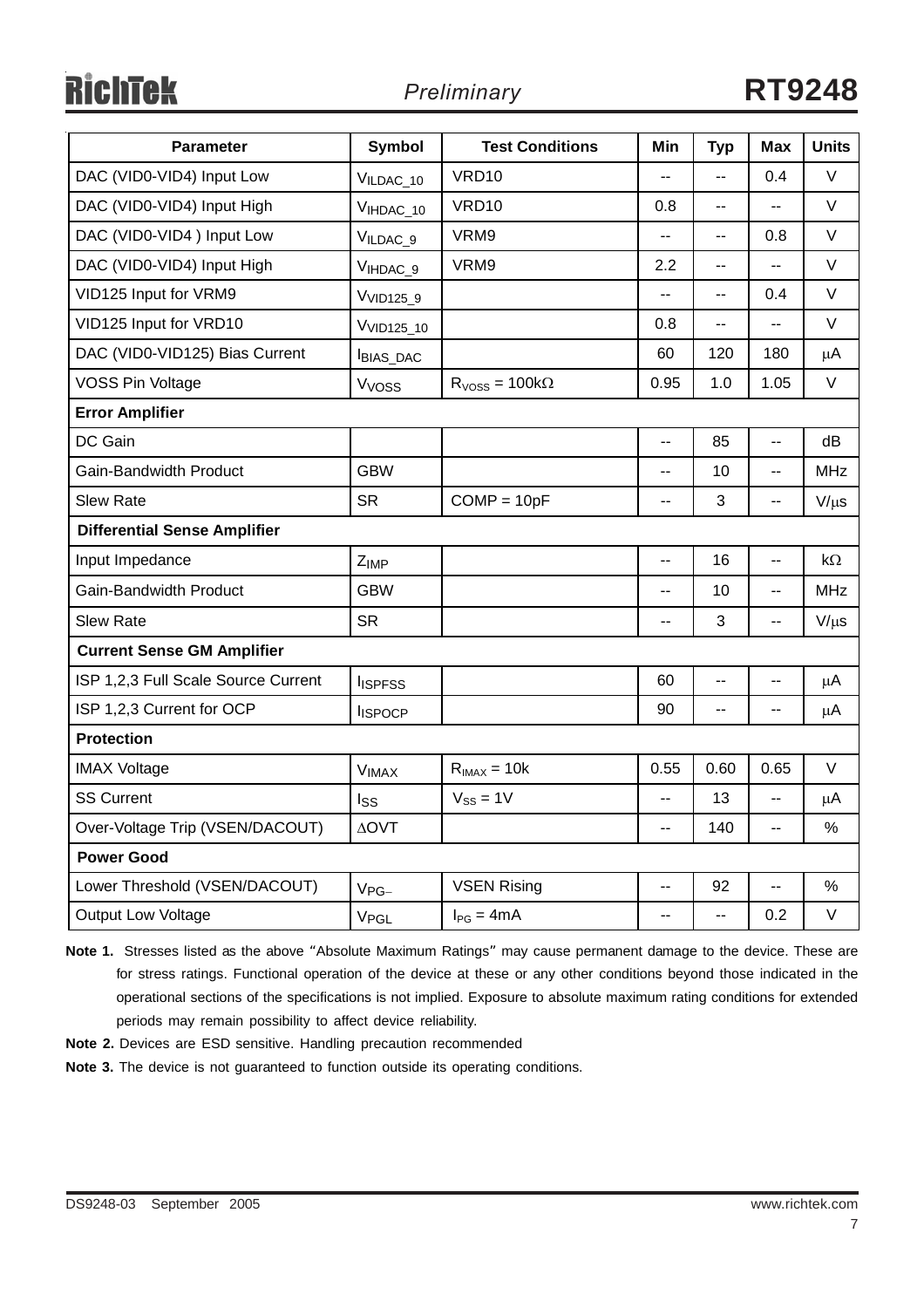### **Application Information**

RT9248 is a multi-phase DC/DC controller that precisely regulates CPU core voltage and balances the current of different power channels. The converter consisting of RT9248 and its companion MOSFET driver provides high quality CPU power and all protection functions to meet the requirement of modern VRM.

#### **Voltage Control**

RT9248 senses the CPU  $V_{\text{CORE}}$  by an precise instrumental amplifier to minimize the voltage drop on PCB trace at heavy load. VSEN & SGND are the differential inputs. VDIF is the output node of the differential voltage & the input for PGOOD & OVP sense. The internal high accuracy VID DAC allows selection of either VRM9 or VRD10 compliance via VID125 pin setting. Control loop consists of error amplifier, multi-phase pulse width modulator, driver and power components. Like conventional voltage mode PWM controller, the output voltage is locked at the  $V_{REF}$  of error amplifier and the error signal is used as the control signal  $V<sub>C</sub>$  of pulse width modulator. The PWM signals of different channels are generated by comparison of EA output and split-phase sawtooth wave. Power stage transforms  $V_{IN}$  to output by PWM signal on-time ratio.

#### **Current Balance**

RT9248 senses the current of low side MOSFET in each synchronous rectifier when it is conducting for channel current balance and droop tuning. The differential sensing GM amplifier converts the voltage on the sense component (can be a sense resistor or the  $R_{DS(ON)}$  of the low side MOSFET) to current signal into internal balance circuit. The current balance circuit sums and averages the current signals then produces the balancing signals injected to pulse width modulator. If the current of some power channel is greater than average, the balancing signal reduces the output pulse width to keep the balance.

#### **Load Droop**

The sensed power channel current signals regulate the reference of DAC to form a output voltage droop proportional to the load current. The droop or so-called "active voltage positioning" can reduce the output voltage ripple at load transient and the LC filter size.

#### **Fault Detection**

The chip detects  $V_{\text{CORF}}$  for over voltage and power good detection. The "hiccup mode" operation of over-current protection is adopted to reduce the short circuit current. The inrush current at the start up is suppressed by the soft start circuit through clamping the pulse width and output voltage.

#### **Phase Setting and Converter Start Up**

RT9248 interfaces with companion MOSFET drivers (like RT9600, RT9602 or RT9603 series) for correct converter initialization. The tri-state PWM output (high, low and high impedance) pins sense the interface voltage at IC POR period (both VCC and DVD trip). The channel is enabled if the pin voltage is 1.2V less than VCC. Please tie the PWM output to VCC and the current sense pins to GND or left floating if the channel is unused. For 2-Channel application, connect PWM3 high.

#### **Current Sensing Setting**

RT9248 senses the current of low side MOSFET in each synchronous rectifier when it is conducting for channel current balance and droop tuning. The differential sensing GM amplifier converts the voltage on the sense component (can be a sense resistor or the  $R_{DS(ON)}$  of the low side MOSFET) to current signal into internal circuit (see Figure 1). Be careful to choose GND sense input ISN23 of GM amplifier of channel 2 & 3 (tied together by internal wiring) for effective channel current balance.

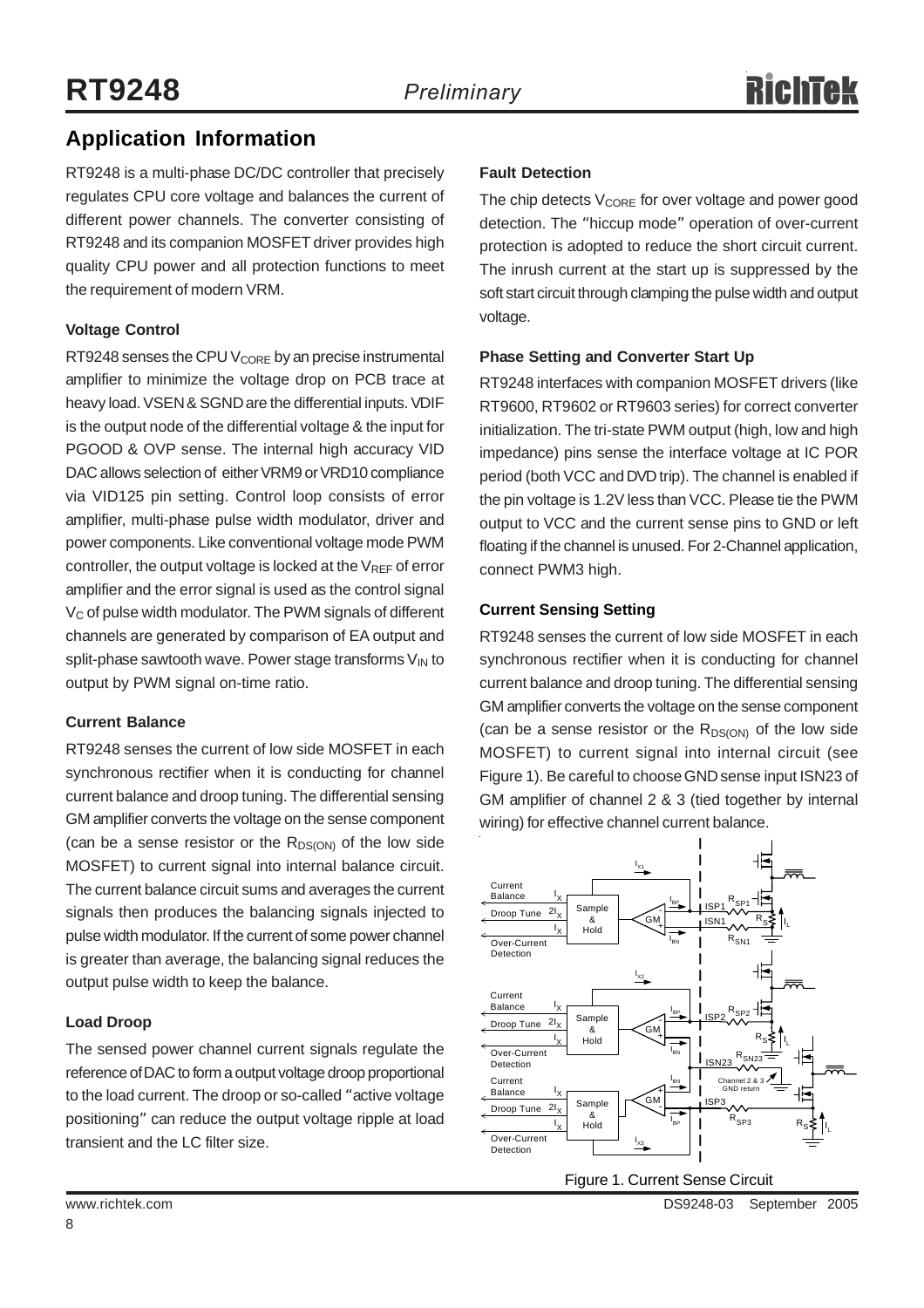The sensing circuit gets  $Ix = \frac{RX + RY}{RSP}$  by local feedback. **Protection and SS Function**  $R_{SP} = R_{SN}$  for channel 1 &  $R_{SP} = 2R_{SN}$  for channel 2 & 3 (at 3 phase operation) to cancel the voltage drop caused by GM amplifier input bias current.  $I_X$  is sampled and held just before low side MOSFET turns off (See Figure 2). Therefore,  $lx = \frac{IL \times Rs}{RsP}$ 

| $I_{X(S/H)} = \frac{I_{L(S/H)} \times \text{Rs}}{\text{Rs}}$ , $I_{L(S/H)} = I_{L(AVG)} - \frac{V_{O}}{I} \times \frac{\text{ToFF}}{2}$  |
|------------------------------------------------------------------------------------------------------------------------------------------|
| $T_{\text{OFF}} = \left[\frac{V_{\text{IN}} - V_{\text{O}}}{V_{\text{IN}}}\right] \times 5uS$ for fosc = 200kHz                          |
| $I_{X(S/H)}$ = $\left[ I_{L(AVG)} - \frac{V_0 - \left[ \frac{V_{IN} - V_0}{V_{IN}} \right] \times 5US}{2L} \right] \times \frac{Rs}{Rs}$ |
| Falling Slope = Vo/L<br>$I_{L(AVG)}$                                                                                                     |
| L(S/H)<br><b>Inductor Current</b>                                                                                                        |
|                                                                                                                                          |

PWM Signal & High Side MOSFET Gate Signal



Low Side MOSFET Gate Signal

Figure 2. Inductor Current and PWM Signal

#### **DAC Offset Voltage & Droop Tuning**

The DAC offset voltage is set by compensation network & VOSS pin external resistors by  $\left(\frac{1}{R \text{ voss}}\right)$  ×  $\frac{1}{4}$  . R R  $1V$   $\bigcap$  R<sub>f1</sub>  $\frac{iv}{\text{V} \text{OSS}}$   $\times$ ⎠  $\left(\frac{1}{2}\right)$ ⎝ ⎛

The S/H current signals from power channels are injected to ADJ pin to create droop voltage. VADJ = RADJ $\times$   $\sum$  2Ix

The DAC output voltage decreases by VADJ to form the  $V_{\text{CORF}}$  load droop (see Figure 3).



DS9248-03 September 2005 www.richtek.com

For OVP, the RT9248 detects the  $V_{\text{CORE}}$  by  $V_{\text{DIF}}$  pin voltage of the differential amplifier output. Eliminate the delay due to compensation network (compared to sensing FB voltage) for fast and accurate detection. The trip point of OVP is 140% of normal output level. The PWM outputs are pulled low to turn on the low side MOSFET and turn off the high side MOSFET of the synchronous rectifier at OVP. The OVP latch can only be reset by VCC or DVD restart power on reset sequence. The PGOOD detection trip point of V<sub>CORE</sub> is 92% lower than the normal level. The PGOOD open drain output pulls low when  $V_{\text{CORF}}$  is lower than the trip point. For VID jumping issue, only power fail conditions (VCC & DVD are lower than trip point or OVP) reset the output low.

Soft-start circuit generates a ramp voltage by charging external capacitor with 13μA current after IC POR acts. The PWM pulse width and  $V_{\text{CORE}}$  are clamped by the rising ramp to reduce the inrush current and protect the power devices.

Over-current protection trip point is set by the resistor  $R_{IMAX}$ connected to IMAX pin. OCP is triggered if one channel S/H current signal  $I_X > \left(\frac{0.6 V}{R_{IMAX}}\right) \times 1.4$ . Controller forces PWM output latched at high impedance to turn off both high and low side MOSFETs in the power stage and initial the hiccup mode protection. The SS pin voltage is pulled low with a 13μA current after it is less than 90% VCC. The converter restarts after SS pin voltage < 0.2V. Three times of OCP disable the converter and only release the latch by POR acts (see Figure 4).  $\frac{10 \text{ V}}{1 \text{ max}}$   $\times$ ⎠  $\left(\frac{0.6V}{2}\right)$ ⎝  $\big($ 

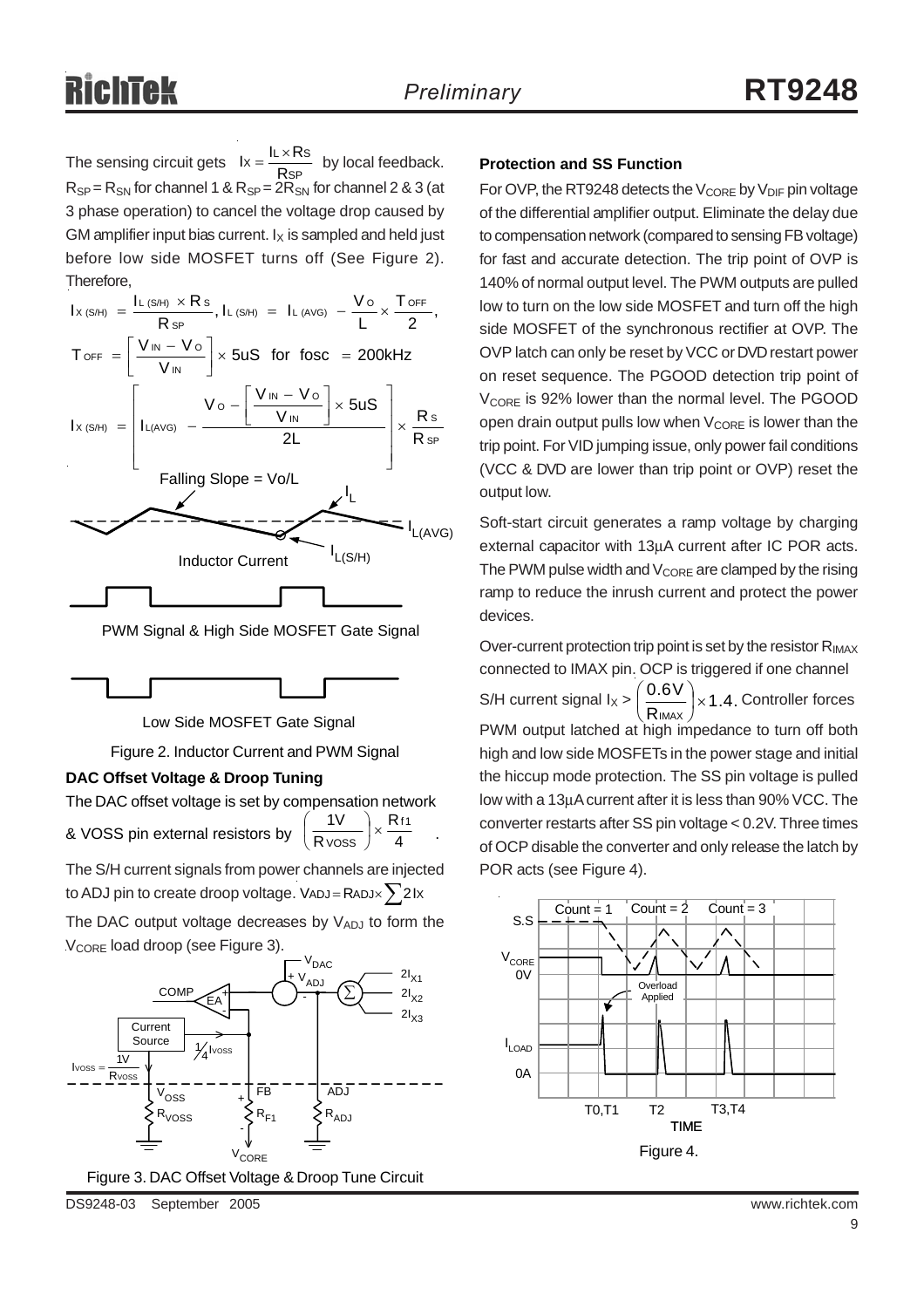### **3-Phase Converter and Components Function Grouping**



### **Design Procedure Suggestion**

#### **Voltage Loop Setting**

- a. Output filter pole and zero (Inductor, output capacitor value & ESR).
- b. Error amplifier compensation & sawtooth wave amp litude (compensation network).
- c. Kelvin sense for  $V_{CORE}$ .

#### **Current Loop Setting**

- a. GM amplifier S/H current (current sense component  $R_{DS(ON)}$ , ISPx & ISNx pin external resistor value, keep ISPx current < 60μA at full load condition for better load line linearity).
- b. Over-current protection trip point (IMAX pin resistor, keep ISPx current < 90μA at OCP condition for precision issue).

#### **VRM Load Line Setting**

- a. Droop amplitude (ADJ pin resistor).
- b. No load offset (additional resistor in compensation network).
- c. DAC offset voltage setting (VOSS pin & compen sation network resistor).

#### **Power Sequence & SS**

DVD pin external resistor and SS pin capacitor.

#### **PCB Layout**

- a. Kelvin sense for current sense GM amplifier input.
- b. Refer to layout guide for other item.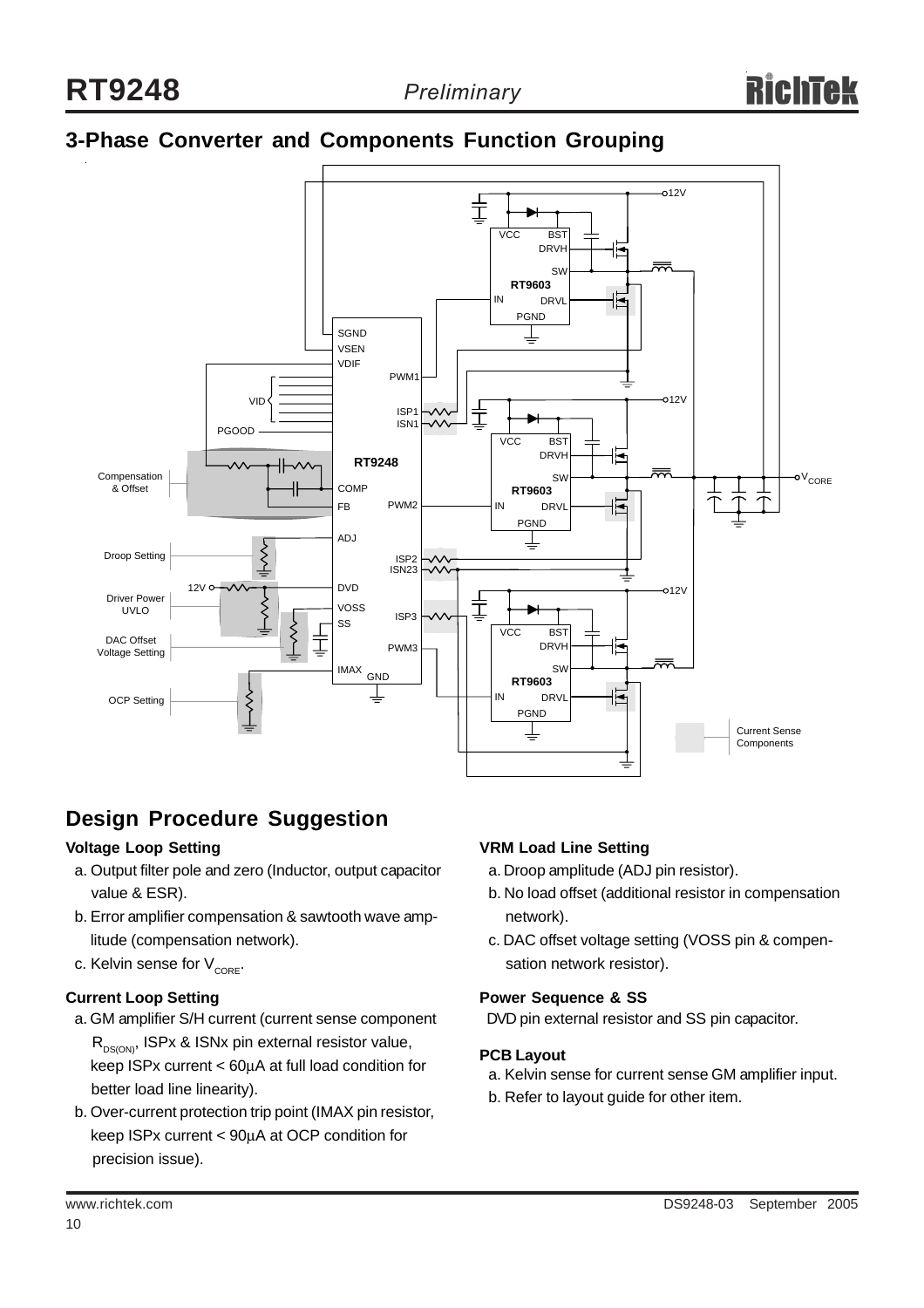### **Design Example**

#### **Given:**

Apply for three phase converter

 $V_{IN} = 12V$  $V_{\text{CORF}} = 1.5V$  $I_{\text{LOAD}}$  (max) = 60A

 $V_{DROOP} = 120$ mV at full load

OCP trip point set at 30A for each channel (S/H)

 $R_{DS(ON)} = 6m\Omega$  of low side MOSFET at 27°C  $L = 2uH$ 

 $C_{\text{OUT}} = 9,000 \mu F$  with  $2m\Omega$  ESR.

#### **1. Compensation Setting**

a. Modulator Gain, Pole and Zero:

From the following formula: Modulator Gain =  $\frac{1}{\sqrt{RAMP}} = \frac{1}{1.91 \times 3} = 4.2$  (12.46dB) where  $\mathrm{V}_{\mathrm{RAMP}}$ : ramp amplitude of sawtooth wave IN V V 12V 1 1.9V $\times\frac{3}{5}$ 

LC Filter Pole =  $\frac{1}{2\pi} \times \sqrt{LC}$  = 1.2kHz and *π*

ESR Zero =  $\frac{1}{2\pi x ESR \times \text{COUT}}$  = 8.8kHz 1 2π x ESR x C

b. EA Compensation Network:

Select R1 = 2.4kΩ, R2 = 24kΩ, C1 = 6.6nF, C2 = 33pF and use the type 2 compensation scheme shown in Figure 5.





From the following formulas:

 $\sqrt{2}$ ⎠  $\left(\frac{C_1 \times C_2}{2}\right)$ ⎝  $\big($ +  $=\frac{1}{2\pi \times R_2 \times C_1}$ , F<sub>P</sub> =  $\frac{1}{2\pi \times R_1 \times C_1}$ 1 + C 2  $2x \left( \frac{C_1 \times C_2}{2} \right)$ P 2 X U1 Z  $F_z = \frac{1}{2\pi x R_2 x C_1}, F_P = \frac{1}{2\pi x R_2 x}$ *C C*  $\pi$  x R<sub>2</sub> x C<sub>1</sub><sup> $\pi$ </sup> 2π x R<sub>2</sub> x  $\left(\frac{C_1 \times C_2}{C_1} \right)$ 1 2 Middle Band Gain =  $\frac{R}{R}$ 

By calculation, the  $F_Z = 1$ kHz,  $F_P = 200$ kHz and Middle Band Gain is 10 (i.e 20dB).

 The asymptotic bode plot of EA compensation and PWM loop gain is shown as Figure 6.



For each channel the load current is  $60A / 3 = 20A$ **2. Droop & DAC Offset Setting**

and the ripple current, 
$$
\Delta I_L
$$
, is given as:

$$
5us \times \frac{1.5V}{2uH} \times \left(1 - \frac{1.5V}{12V}\right) = 3.28A
$$

The load current, I<sub>L</sub>, at S/H is  $20A - \frac{\Delta I_L}{2} = 18.36A$ . Using the following formula to select the appropriate  $I_{X (MAX)}$  for the S/H of GM amplifier:

$$
I_{X\, (MAX)} = \frac{R_{DS(ON)} \times 18.36A}{R_{SP}}
$$

The suggested  $I_X$  is in the order of 40 to 50 $\mu$ A, select  $R_{SP} = R_{SN} = 2.4 k\Omega$ , then  $I_X$  (MAX) will be 45.9µA.

 $V_{\text{DROOP}} = 120 \text{mV} = 45.9 \text{uA} \times 2 \times 3 \text{ (phase no.)} \times$ 

R<sub>ADJ</sub>, therefore R<sub>ADJ</sub> will be 435Ω.

 $\mathsf{I} \times \mathsf{I} \mathsf{N}$ 

The  $R_{DS(ON)}$  of MOSFET varies with temperature rise. When the low side MOSFET working at 70°C and  $5000$ ppm/ $\degree$ C temperature coefficient of R<sub>DS(ON)</sub>, the  $R_{DS(ON)}$  at 70 $\degree$ C is given as:

 $6m\Omega \times \{1 + (70^{\circ}C - 27^{\circ}C) \times 5000$ ppm/ $^{\circ}C\} = 7.3m\Omega$ .

RADJ at 70°C is given as:

 $R_{ADJ-27°C} \times (R_{DS(ON)-27°C} / R_{DS(ON)-70°C}) = 358\Omega$ 

#### **3. Over-Current Protection Setting**

OCP trip point set at 30A for each channel,

$$
I_X=\frac{R_{DS(ON)}\times 30A}{R_{SP}}=1.4\times\frac{0.6V}{R_{IMAX}},\; R_{IMAX}=11.2k\Omega
$$

Take the temperature rise into account, the  $R_{\text{MAX}}$  at 70°C will be:

 $R_{IMAX-27°C} \times (R_{DS(ON)-27°C} / R_{DS(ON)-70°C}) = 9.2k\Omega$ 

#### **4. Soft-Start Capacitor Selection**

 $C_{SS} = 0.1 \mu F$  is the suitable value for most application.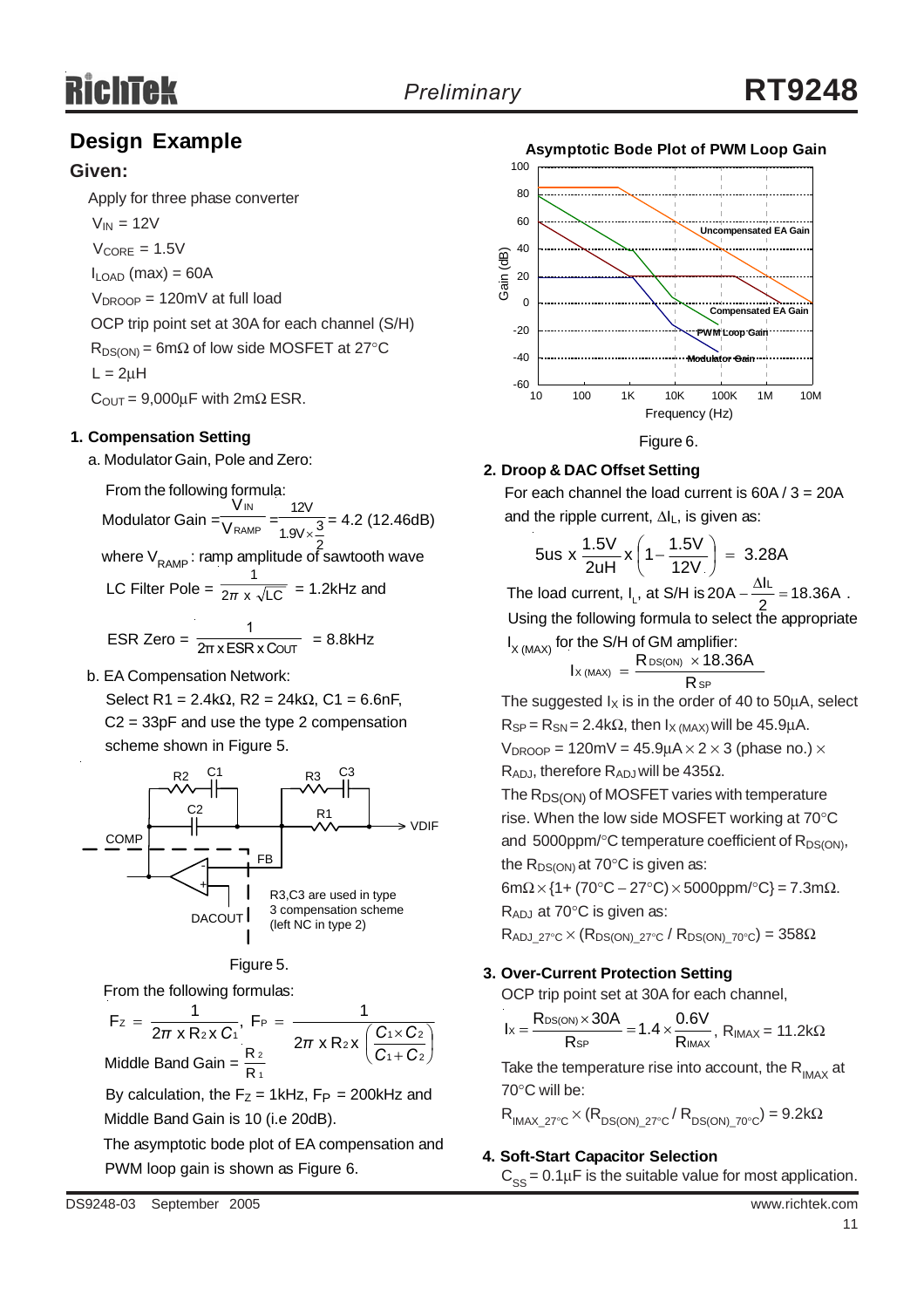### **Layout Guide**

Place the high-power switching components first, and separate them from sensitive nodes.

**1. Most critical path: the current sense circuit is the most sensitive part of the converter. The current sense resistors tied to ISP1,2,3 and ISN1,ISN23 should be located not more than 0.5 inch from the IC and away from the noise switching nodes. The PCB trace of sense nodes should be parallel and as short as possible.** Kelvin connection of the sense component (additional sense resistor or MOSFET R<sub>DS(ON)</sub>) ensures the accurate **stable current sensing.**

### **Keep well Kelvin sense to ensure the stable operation!**

- 2. Switching ripple current path:
	- a. Input capacitor to high side MOSFET.
	- b. Low side MOSFET to output capacitor.
	- c. The return path of input and output capacitor.
	- d. Separate the power and signal GND.
	- e. The switching nodes (the connection node of high/low side MOSFET and inductor) is the most noisy points. Keep them away from sensitive small-signal node.
	- f. Reduce parasitic R, L by minimum length, enough copper thickness and avoiding of via.
- 3. MOSFET driver should be closed to MOSFET.
- 4. The compensation, bypass and other function setting components should be near the IC and away from the noisy power path.



Figure 7. Power Stage Ripple Current Path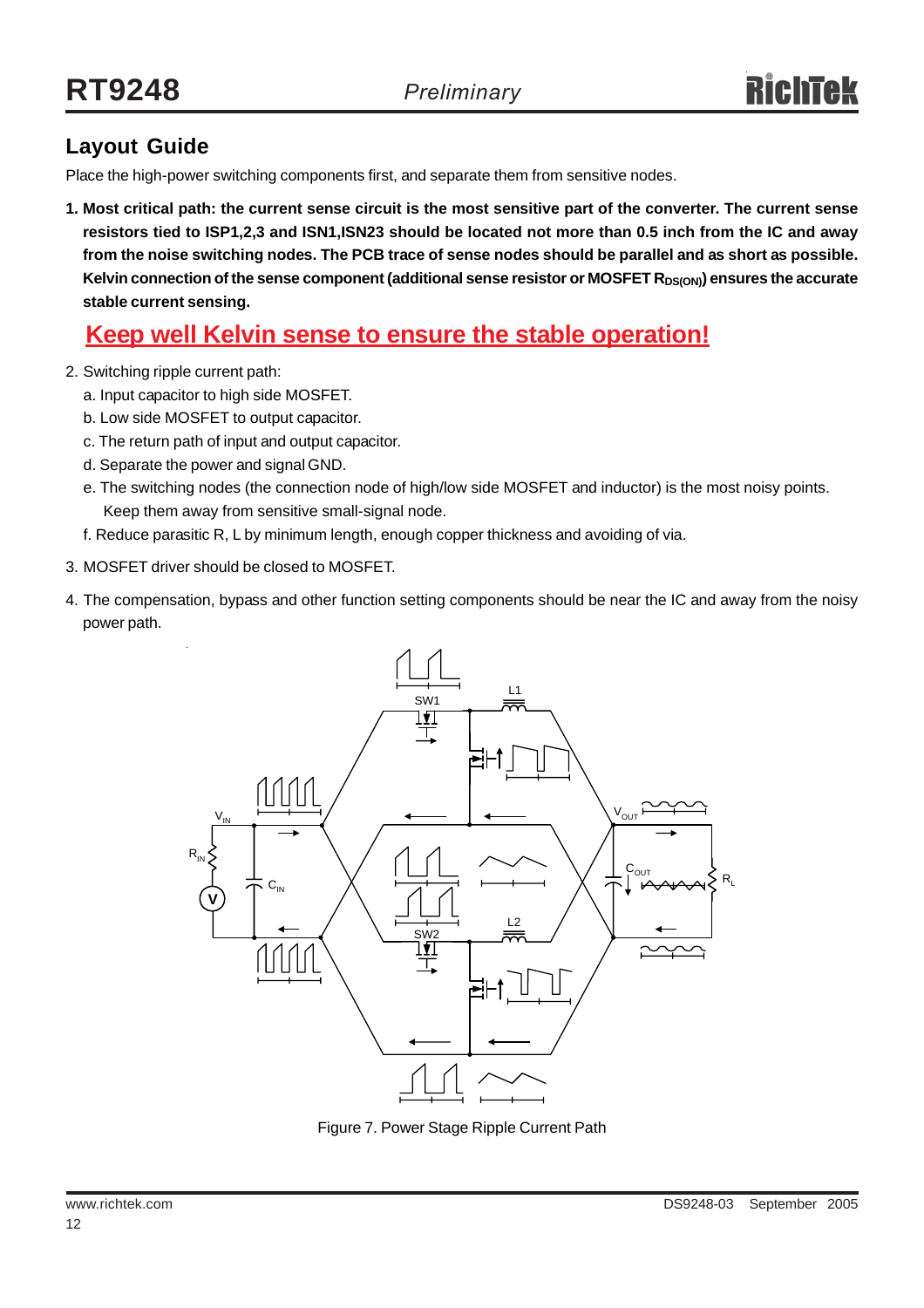### ichtek R



Figure 8. Layout Consideration